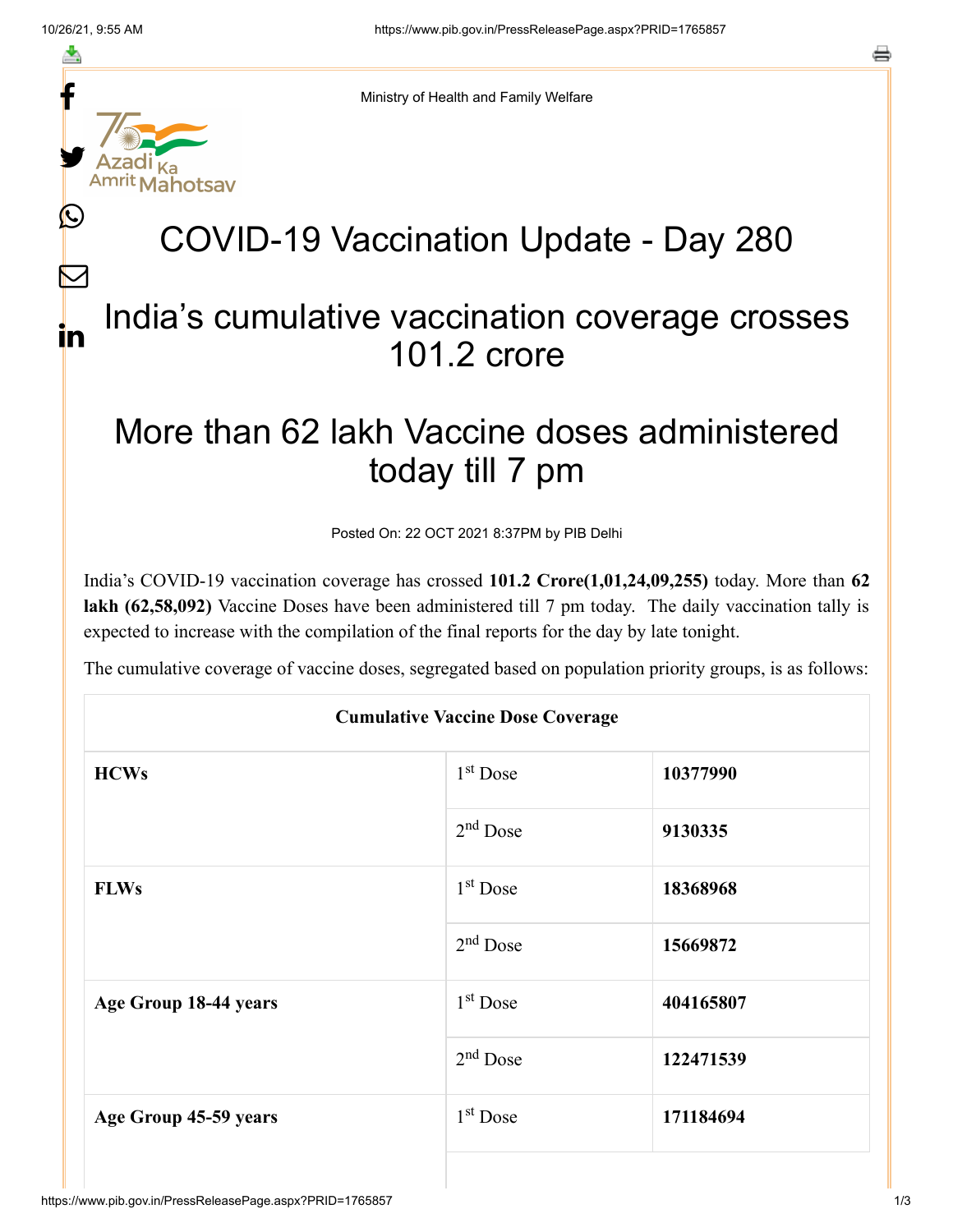| f                     |                                              | $2nd$ Dose           | 89839242   |
|-----------------------|----------------------------------------------|----------------------|------------|
|                       | Over 60 years                                | 1 <sup>st</sup> Dose | 107669568  |
| $\bigcirc$            |                                              | $2nd$ Dose           | 63197009   |
|                       | Cumulative 1 <sup>st</sup> dose administered |                      | 712101258  |
| $\boldsymbol{\nabla}$ | Cumulative 2 <sup>nd</sup> dose administered |                      | 300307997  |
| in                    | <b>Total</b>                                 |                      | 1012409255 |

Today's achievement in the vaccination exercise, segregated by population priority groups, is as follows:

| Date: 22 <sup>nd</sup> October, 2021 (280 <sup>th</sup> Day) |                      |         |  |  |
|--------------------------------------------------------------|----------------------|---------|--|--|
| <b>HCWs</b>                                                  | 1 <sup>st</sup> Dose | 164     |  |  |
|                                                              | $2nd$ Dose           | 11282   |  |  |
| <b>FLWs</b>                                                  | 1 <sup>st</sup> Dose | 251     |  |  |
|                                                              | $2nd$ Dose           | 31776   |  |  |
| Age Group 18-44 years                                        | 1 <sup>st</sup> Dose | 1863887 |  |  |
|                                                              | 2 <sup>nd</sup> Dose | 2438326 |  |  |
| Age Group 45-59 years                                        | 1 <sup>st</sup> Dose | 483472  |  |  |
|                                                              | $2nd$ Dose           | 768598  |  |  |
| Over 60 years                                                | 1 <sup>st</sup> Dose | 254149  |  |  |
|                                                              | $2nd$ Dose           | 406187  |  |  |
| 1 <sup>st</sup> Dose Administered in Total                   |                      | 2601923 |  |  |